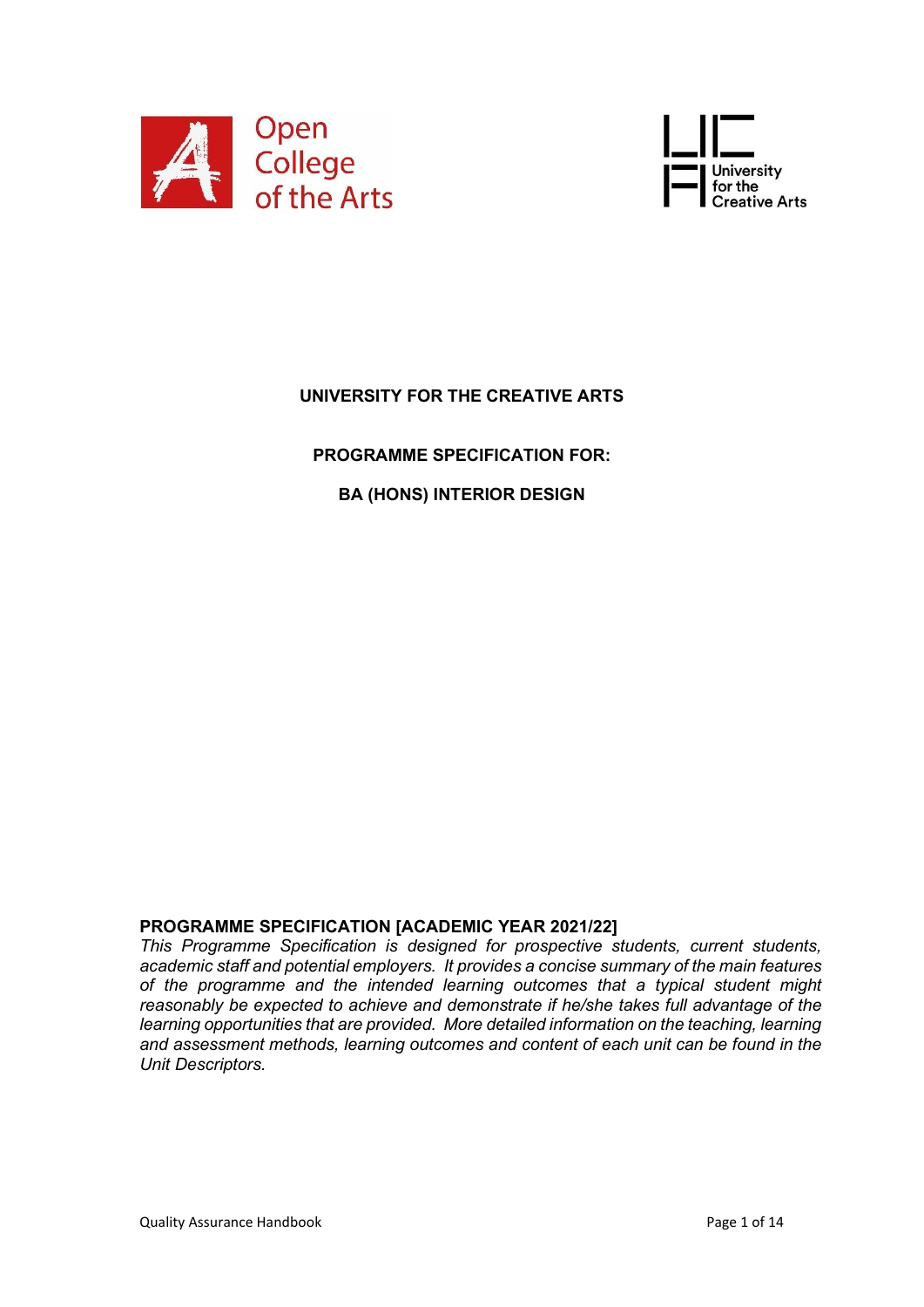## **Section A – Material Course Information**

| <b>Validating Body</b>                                       |                                                       |  | University for the Creative Arts <sup>1</sup>                                  |   |  |
|--------------------------------------------------------------|-------------------------------------------------------|--|--------------------------------------------------------------------------------|---|--|
| <b>Teaching Body</b>                                         | OCA - Open College of Arts                            |  |                                                                                |   |  |
| Final Award Title and Type                                   | BA (Hons)                                             |  |                                                                                |   |  |
| <b>Course Title</b>                                          | <b>Interior Design</b>                                |  |                                                                                |   |  |
| <b>Course Location and Length</b>                            | Campus:<br>OCA / Open and<br><b>Flexible Learning</b> |  | Length:<br>Maximum time<br>allowed to complete<br>the programme is 12<br>vears |   |  |
| Mode of Study                                                | Full-time                                             |  | Part-time                                                                      | Л |  |
| <b>Period of Validation</b>                                  | 2018/19 to 2022/23                                    |  |                                                                                |   |  |
| Name of Professional, Statutory or<br><b>Regulatory Body</b> | Not Applicable                                        |  |                                                                                |   |  |
| <b>Type of Accreditation</b>                                 | Not Applicable                                        |  |                                                                                |   |  |
| Accreditation due for renewal                                | Not Applicable                                        |  |                                                                                |   |  |

### **Entry criteria and requirements**[2](#page-1-1)

Stage 1 Interior Design is open access, so no prior qualifications are required. In order to progress to Stage 2 students must have gained 120 credits at Stage 1, through study or by Accreditation of Prior Learning.

In addition to prior qualifications and learning accreditation, OCA specifies three general requirements for students to be admitted to its degree programmes:

- English language competency;
- access to a desktop computer or laptop with internet access;
- the ability to easily manage a range of basic functions through ICT (information and communications technology)

Full details on each of these requirements can be found in the OCA Student Regulations in the section Admission Requirements.

#### **Maximum period of registration**

The maximum period of registration for the course is 12 years.

Students must also be aware of network etiquette and security considerations when using email and the internet. There is a section in OCA's Student Regulations about online etiquette. In addition, there is a Data Protection and Confidentiality Policy appended to the Student Regulations. OCA takes these issues seriously. Data protection rules forms part of OCA's Conditions of

<span id="page-1-0"></span> $1$  Regulated by the Office for Students

<span id="page-1-1"></span><sup>&</sup>lt;sup>2</sup> This should be the standard University Criteria unless otherwise approved by the Academic Board and include UCAS entry profile for undergraduate courses.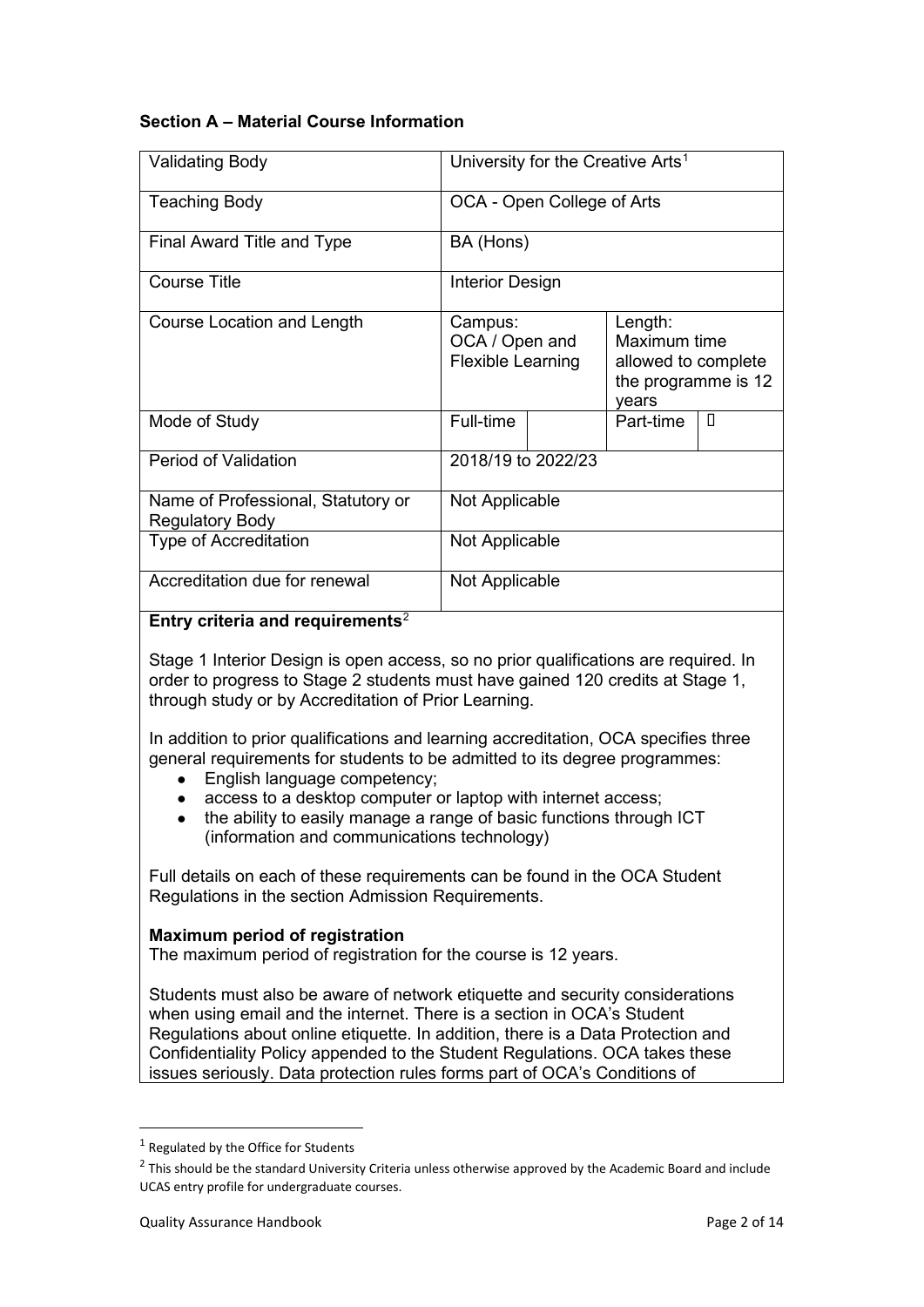Enrolment. In addition to the information located in our student documentation OCA is developing short videos to explain netiquette and online security.

\*This requirement may be waived, on rare occasions, by the Head of Learner Support if negotiated prior to the start of the course. Typically, exemptions are only given to students with specific disabilities or to those studying in prison.

### **Specific requirements**

In addition to meeting the admission requirements for all courses, students should ensure they understand the nature of the challenges and requirements of the course they are enrolling on, as outlined on the OCA website.

#### **Disabled students**

Applications from students with disabilities are considered using the same criteria and principles as all other applicants. All students with a disability are encouraged to indicate this on their application form in order that advice can be offered on the facilities and services available. Prospective students with a disability will be encouraged to discuss their requirements with the Head of Learner Support.

| Overall methods of assessment <sup>3</sup>     | Written                                                                     | Practical                             | Coursework: |  |  |
|------------------------------------------------|-----------------------------------------------------------------------------|---------------------------------------|-------------|--|--|
|                                                | exams:                                                                      | exams:                                |             |  |  |
|                                                |                                                                             |                                       |             |  |  |
| Stage 1                                        | 0.0%                                                                        | 0.0%                                  | 100%        |  |  |
| Stage 2                                        | 0.0%                                                                        | 0.0%                                  | 100%        |  |  |
| Stage 3                                        | 0.0%                                                                        | 0.0%                                  | 100%        |  |  |
| Overall Learning & Teaching hours <sup>4</sup> | Scheduled:                                                                  | Independent:                          | Placement:  |  |  |
| Stage 1                                        | 17.5%                                                                       | 82.5%                                 | 0.0%        |  |  |
|                                                | 210 hours                                                                   | 990 hours                             | 0 hours     |  |  |
| Stage 2                                        | 15.0%                                                                       | 85.0%                                 | 0.0%        |  |  |
|                                                | 180 hours                                                                   | 1020 hours                            | 0 hours     |  |  |
| Stage 3                                        | 12.5%                                                                       | 87.5%                                 | 0.0%        |  |  |
|                                                | 150 hours                                                                   | 1050 hours                            | 0 hours     |  |  |
| General level of staff delivering the          | <b>OCA requires Tutors and Programme</b>                                    |                                       |             |  |  |
| course <sup>5</sup>                            | Leaders (PLs) to have knowledge of their                                    |                                       |             |  |  |
|                                                | subject area, proven communication skills,                                  |                                       |             |  |  |
|                                                |                                                                             | experience of delivering learning and |             |  |  |
|                                                | teaching, and a first degree or                                             |                                       |             |  |  |
|                                                | postgraduate or equivalent, and/or                                          |                                       |             |  |  |
|                                                | substantial professional experience to                                      |                                       |             |  |  |
|                                                | support their roles. Tutors and PLs are                                     |                                       |             |  |  |
|                                                | encouraged to obtain professional                                           |                                       |             |  |  |
|                                                | recognition by the Higher Education<br>Academy at an appropriate level. All |                                       |             |  |  |
|                                                |                                                                             |                                       |             |  |  |
|                                                | Tutors engage with an induction process,                                    |                                       |             |  |  |
| an annual 'Tutor Team Meeting' and 1-2-        |                                                                             |                                       |             |  |  |
|                                                | 1s, and are provided with guidance on                                       |                                       |             |  |  |

UCAS entry profile: n/a

<span id="page-2-0"></span> $3$  As generated by the unit descriptors and calculated for the overall course stage data.

<span id="page-2-1"></span><sup>&</sup>lt;sup>4</sup> As generated by the unit descriptors and calculated for the overall course stage data. Expressed as a percentage of total learning hours per stage.

<span id="page-2-2"></span><sup>5</sup> Include general information about the experience or status of the staff involved in delivering the course, for example Professor, Course Leader, Senior Lecturer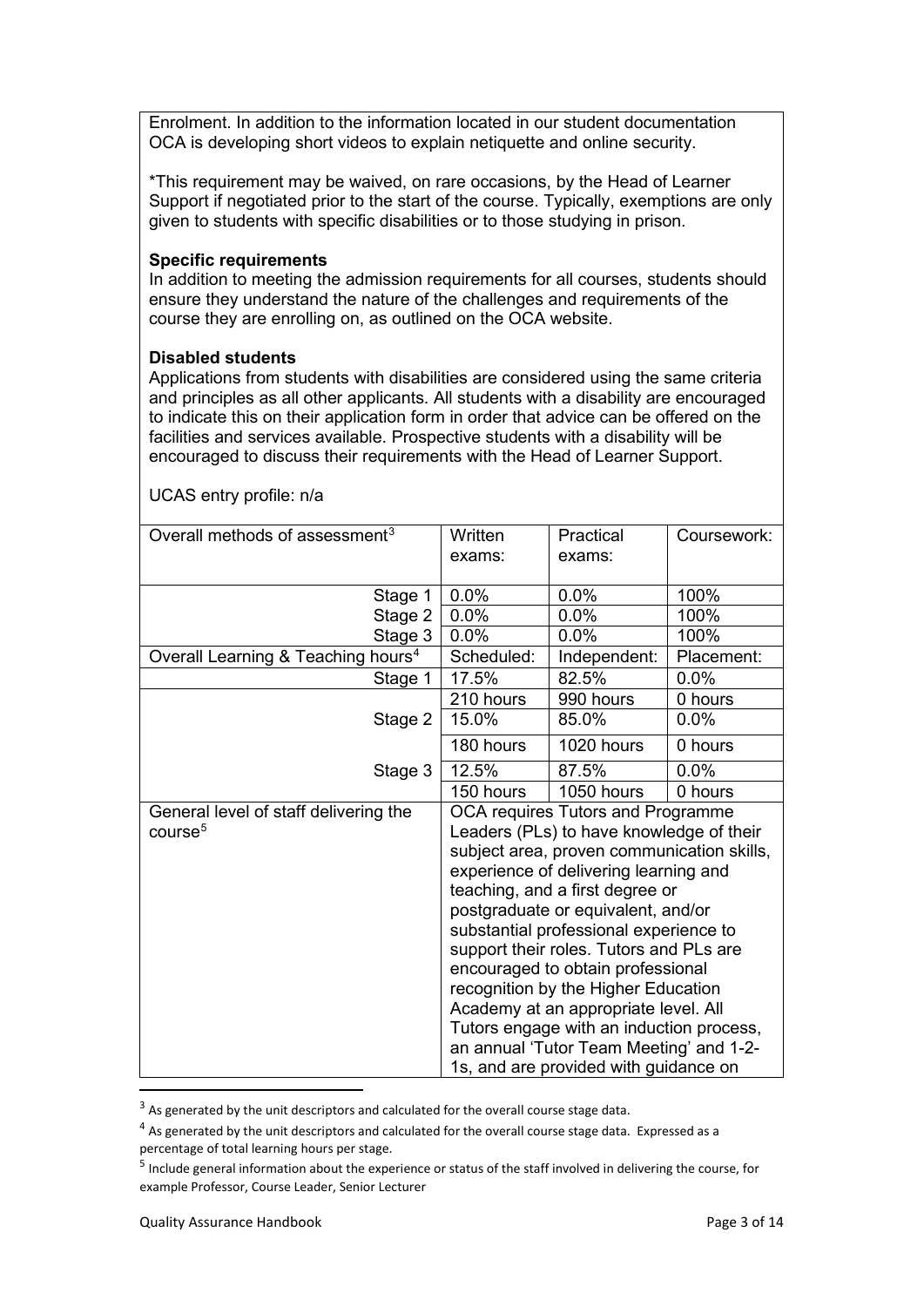|                                                                                           | Formative Feedback, Group Work, and<br><b>Summative Assessment</b> |  |  |  |  |
|-------------------------------------------------------------------------------------------|--------------------------------------------------------------------|--|--|--|--|
| Language of Study                                                                         | English                                                            |  |  |  |  |
| Subject/Qualification Benchmark Statement:<br>QAA Subject Benchmarks in Art & Design 2017 |                                                                    |  |  |  |  |
| Framework for Higher Education Qualifications (FHEQ)                                      |                                                                    |  |  |  |  |

## **The course structure**

The structure of all OCA undergraduate awards awarded by the University complies with the OCA [Academic Regulatory Framework.](https://www.oca.ac.uk/about-us/our-policies/) The OCA Academic Regulatory Framework includes information about the:

- Rules for progression between the stages of a course
- Consequences of failure for reassessment and exit awards
- Calculation and classification of awards.

**Appendix 1 – Table of Units for students registering on the BA (Hons) Interior Design from the academic year 2021/22 onwards:**

| Unit codes and<br>titles                                                                             | Level          | <b>Credit</b><br>value | Elective/<br>Core | <b>Most</b><br>popular<br>student<br>choice of<br>optional<br>elective<br>units or<br>elective<br>options in<br>core<br>units? | Order of<br><b>Units</b> |
|------------------------------------------------------------------------------------------------------|----------------|------------------------|-------------------|--------------------------------------------------------------------------------------------------------------------------------|--------------------------|
| <b>Year/Stage 1</b>                                                                                  |                |                        |                   |                                                                                                                                |                          |
| ID4EPT-<br><b>Interior Design</b><br>1.1: Exploring<br>Principles &<br><b>Theories</b><br>(OIND4154) | 4              | 40                     | Core              |                                                                                                                                | $\mathbf{1}$             |
| $ID4ETE -$<br><b>Interior Design</b><br>1.2: Exploration<br>through<br>Experimentation<br>(OIND4155) | $\overline{4}$ | 40                     | Core              |                                                                                                                                | $\overline{2}$           |
| ID4ECP-<br><b>Interior Design</b><br>1.3: Exploring<br>Creative                                      | 4              | 40                     | Core              |                                                                                                                                | 3                        |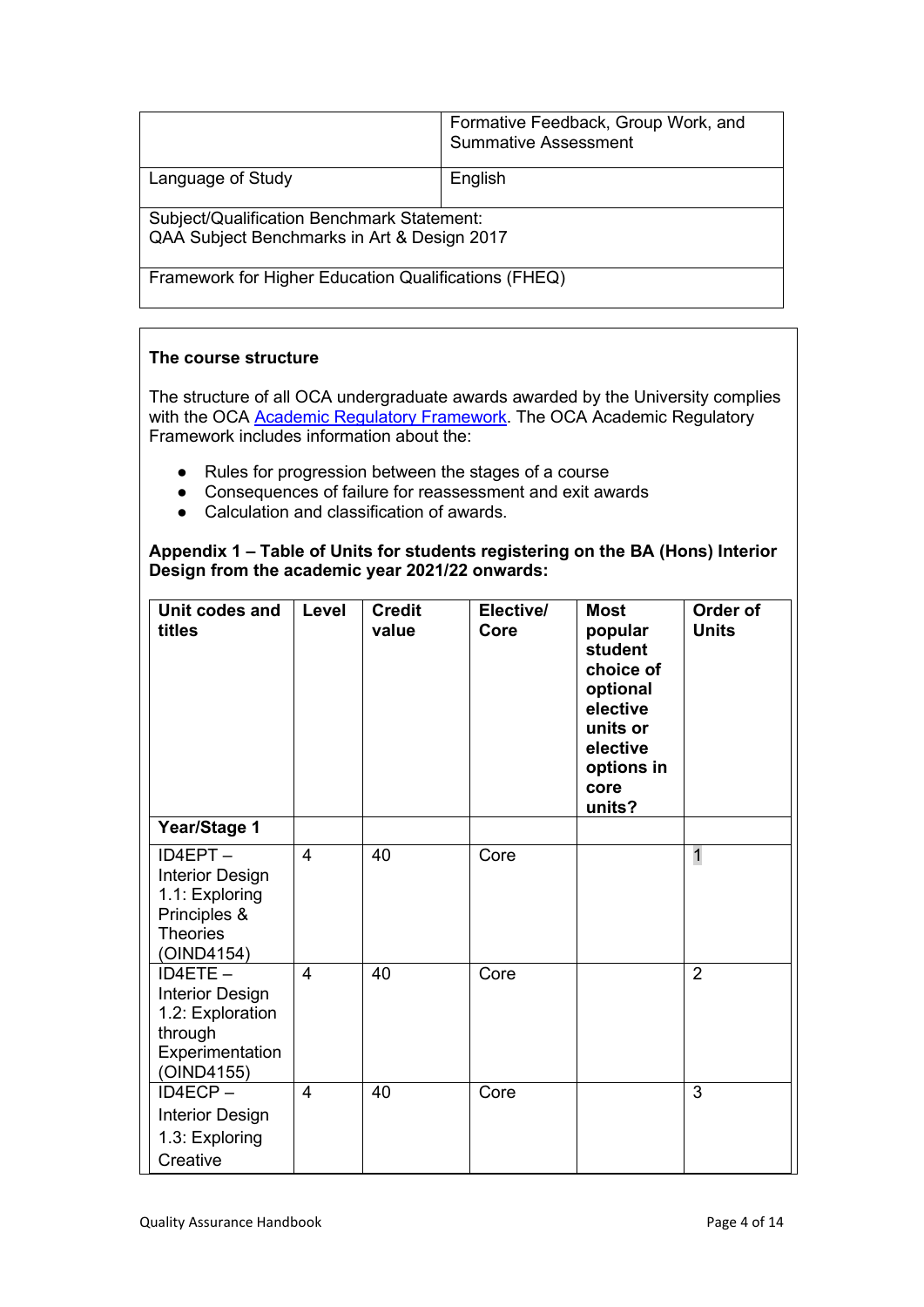| Practice                                                                                          |                |    |      |                |
|---------------------------------------------------------------------------------------------------|----------------|----|------|----------------|
| (OIND4156)                                                                                        |                |    |      |                |
|                                                                                                   |                |    |      |                |
|                                                                                                   |                |    |      |                |
| Year/Stage 2                                                                                      |                |    |      |                |
| <b>ID5DSU</b> Interior<br>Design 2.1<br>Small: Detailed<br>Spatial<br>Understanding<br>(OIND5141) | 5              | 40 | Core | $\overline{4}$ |
| <b>ID5DHS</b> Interior<br>Design 2.2<br>Medium: Design<br>at a Human<br>Scale<br>(OIND5142)       | $\overline{5}$ | 40 | Core | 5              |
| <b>ID5EXH</b> Interior<br>Design 2.3<br>Large:<br>Expanding<br><b>Horizons</b><br>(OIND5143)      | 5              | 40 | Core | 6              |
|                                                                                                   |                |    |      |                |
| Year/Stage 3                                                                                      |                |    |      |                |
| ID6CRE-<br><b>Interior Design</b><br>3.1: Critical<br>Research<br>(OIND6153)                      | 6              | 40 | Core | $\overline{7}$ |
| $ID6FMP -$<br><b>Interior Design</b><br>3.2: Final Major<br>Project<br>(OIND6154)                 | $6\phantom{1}$ | 40 | Core | 8              |
| ID6SYP-<br><b>Interior Design</b><br>3.3: Sustaining<br><b>Your Practice</b><br>(OIND6155)        | 6              | 40 | Core | 9              |

## **Appendix 2 – Table of Units for students registering on the BA (Hons) Interior Design from the academic year 2020/21 onwards:**

| Unit codes and titles | Level | <b>Credit</b><br>value | Elective/<br>Core | <b>Most</b><br>popular<br>student<br>choice of<br>optional<br>elective<br>units or<br>elective |
|-----------------------|-------|------------------------|-------------------|------------------------------------------------------------------------------------------------|
|-----------------------|-------|------------------------|-------------------|------------------------------------------------------------------------------------------------|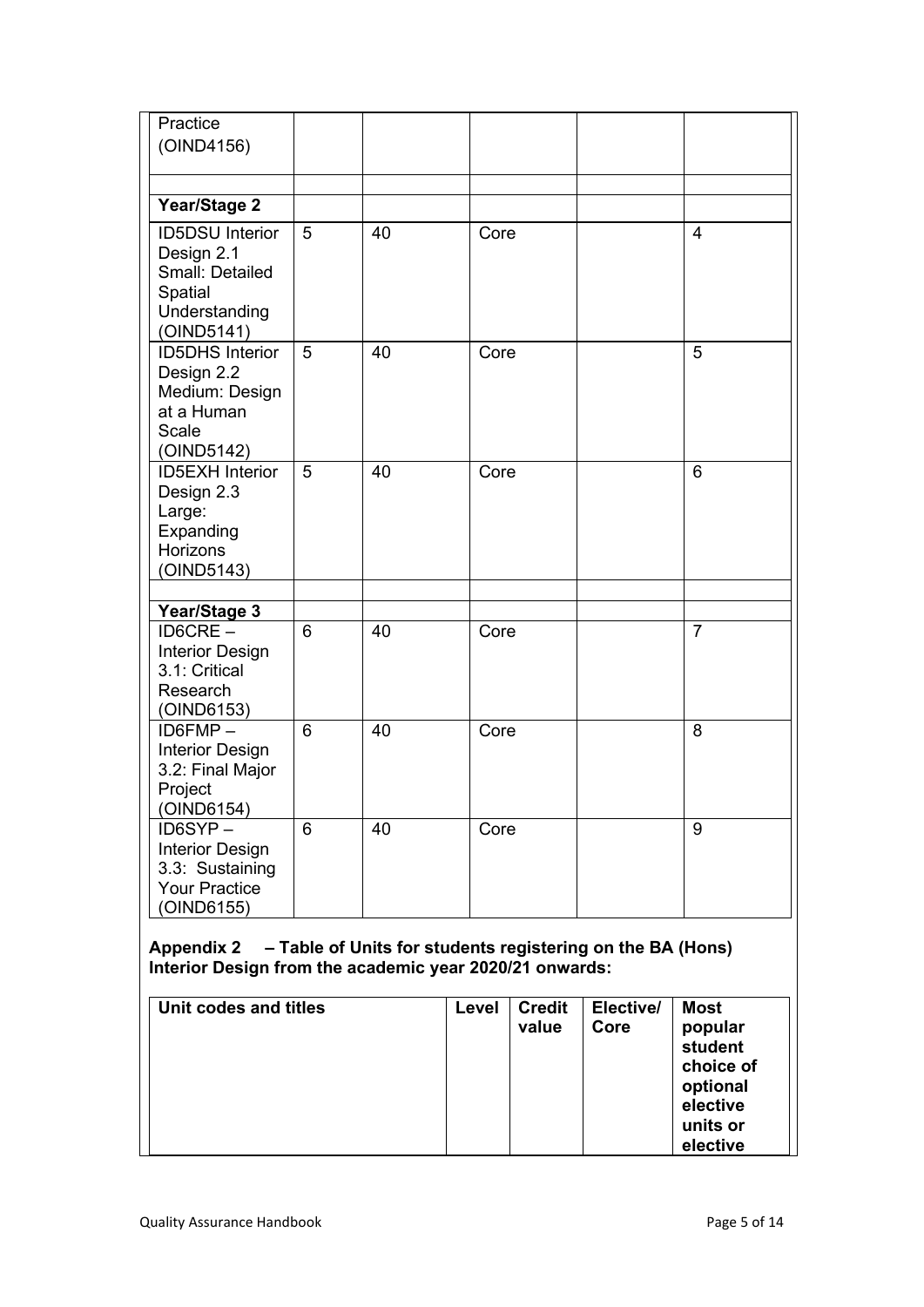|                                                                                         |                |    |      | options in<br>core units? |
|-----------------------------------------------------------------------------------------|----------------|----|------|---------------------------|
| Year/Stage 1                                                                            |                |    |      |                           |
| ID4EPT - Interior Design 1:<br><b>Exploring Principles &amp; Theories</b><br>(OIND4145) | 4              | 40 | Core |                           |
| ID4ETE - Interior Design 1:<br><b>Exploration through Experimentation</b><br>(OIND4146) | $\overline{4}$ | 40 | Core |                           |
| ID4ECP - Interior Design 1:<br><b>Exploring Creative Practice</b><br>(OIND4153)         | 4              | 40 | Core |                           |
| Year/Stage 2                                                                            |                |    |      |                           |
| ID5AFO - Interior Design 2:<br>Advancing Forward (OIND5139)                             | 5              | 60 | Core |                           |
| ID5FTU - Interior Design 2: Future<br>Thinking (OIND5140)                               | 5              | 60 | Core |                           |
| Year/Stage 3                                                                            |                |    |      |                           |
| ID6CRE - Interior Design 3: Critical<br>Research (OIND6150)                             | 6              | 40 | Core |                           |
| ID6FMP - Interior Design 3: Final<br>Major Project (OIND6151)                           | 6              | 40 | Core |                           |
| ID6SYP - Interior Design 3:<br><b>Sustaining Your Practice</b><br>(OIND6152)            | 6              | 40 | Core |                           |

## **Appendix 3 – Table of Units for students registering on the BA (Hons) Interior Design from the academic year 2019/20 onwards:**

| Unit codes and titles                                                                   | Level          | <b>Credit</b><br>value | Elective/<br>Core | <b>Most</b><br>popular<br>student<br>choice of<br>optional<br>elective<br>units or<br>elective<br>options in<br>core units? |
|-----------------------------------------------------------------------------------------|----------------|------------------------|-------------------|-----------------------------------------------------------------------------------------------------------------------------|
| <b>Year/Stage 1</b>                                                                     |                |                        |                   |                                                                                                                             |
| ID4EPT - Interior Design 1:<br><b>Exploring Principles &amp; Theories</b><br>(OIND4145) | 4              | 40                     | Core              |                                                                                                                             |
| ID4ETE - Interior Design 1:<br><b>Exploration through Experimentation</b><br>(OIND4146) | 4              | 40                     | Core              |                                                                                                                             |
| ID4SEN - Interior Design 1:<br><b>Sensing Environments (OIND4147)</b>                   | $\overline{4}$ | 40                     | Elective          | <b>No</b>                                                                                                                   |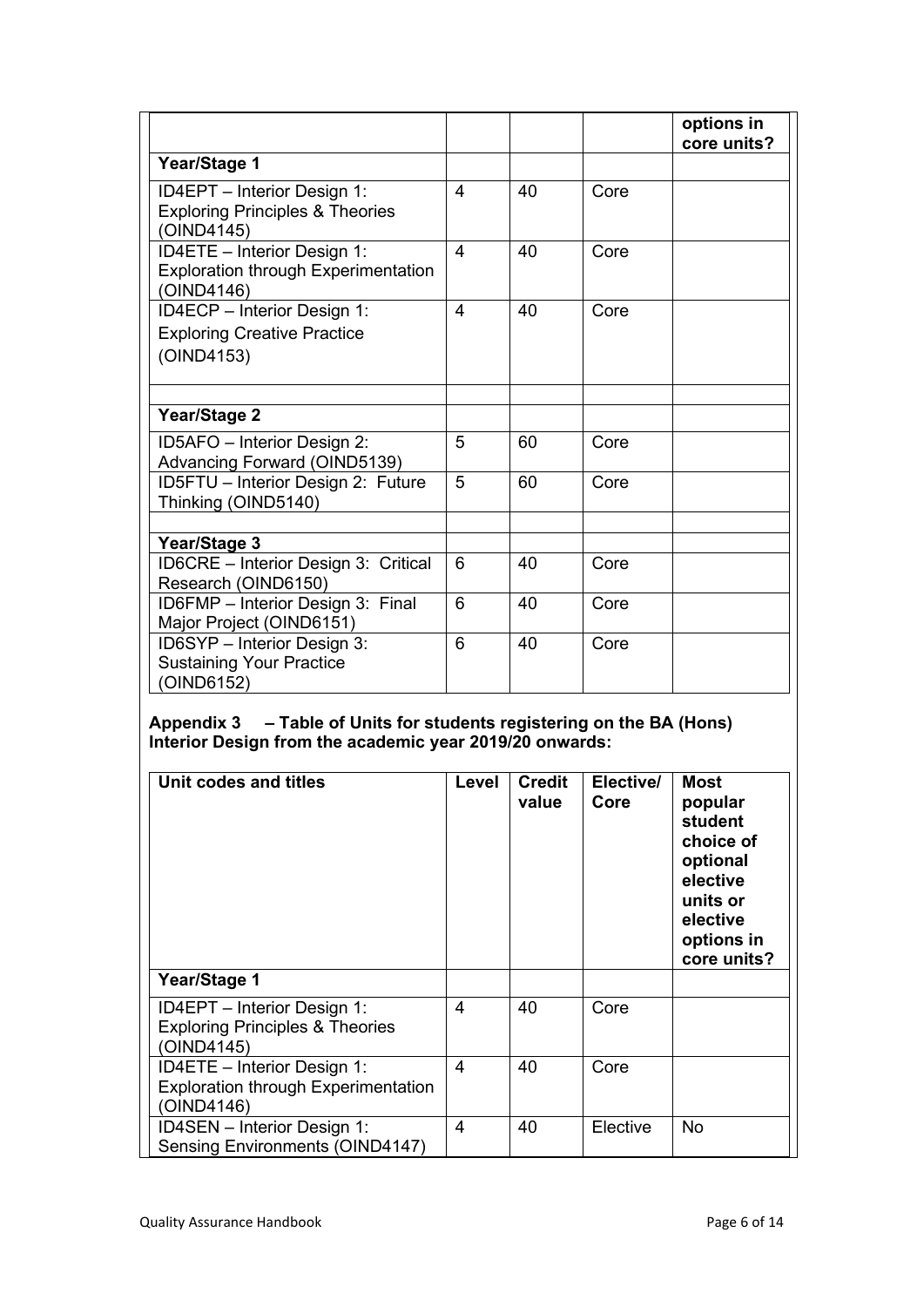| ID4RDE - Interior Design 1:<br>Responsible Design (OIND4148) | 4              | 40 | Elective | Yes       |
|--------------------------------------------------------------|----------------|----|----------|-----------|
| ID4AMP - Interior Design 1:                                  | $\overline{4}$ | 40 | Elective | <b>No</b> |
| Merging Practices (OIND4149)                                 |                |    |          |           |
|                                                              |                |    |          |           |
| <b>Year/Stage 2</b>                                          |                |    |          |           |
| ID5AFO - Interior Design 2:                                  | 5              | 60 | Core     |           |
| Advancing Forward (OIND5139)                                 |                |    |          |           |
| ID5FTU - Interior Design 2: Future                           | 5              | 60 | Core     |           |
| Thinking (OIND5140)                                          |                |    |          |           |
|                                                              |                |    |          |           |
| Year/Stage 3                                                 |                |    |          |           |
| <b>ID6CRE</b> - Interior Design 3: Critical                  | 6              | 40 | Core     |           |
| Research (OIND6150)                                          |                |    |          |           |
| ID6FMP - Interior Design 3: Final                            | 6              | 40 | Core     |           |
| Major Project (OIND6151)                                     |                |    |          |           |
| ID6SYP - Interior Design 3:                                  | 6              | 40 | Core     |           |
| <b>Sustaining Your Practice</b>                              |                |    |          |           |
| (OIND6152)                                                   |                |    |          |           |

### **Appendix 4 – Table of Units for students registering on the BA (Hons) Interior Design from the academic year 2018/19 onwards:**

| Unit codes and titles                                                                   | Level          | <b>Credit</b><br>value | Elective/<br>Core | <b>Most</b><br>popular<br>student<br>choice of<br>optional<br>elective<br>units or<br>elective<br>options in<br>core units? |
|-----------------------------------------------------------------------------------------|----------------|------------------------|-------------------|-----------------------------------------------------------------------------------------------------------------------------|
| Year/Stage 1                                                                            |                |                        |                   |                                                                                                                             |
| ID4EPT - Interior Design 1:<br><b>Exploring Principles &amp; Theories</b><br>(OIND4145) | $\overline{4}$ | 40                     | Core              |                                                                                                                             |
| ID4ETE - Interior Design 1:<br><b>Exploration through Experimentation</b><br>(OIND4146) | 4              | 40                     | Core              |                                                                                                                             |
| ID4SEN - Interior Design 1:<br>Sensing Environments (OIND4147)                          | $\overline{4}$ | 40                     | Elective          | <b>No</b>                                                                                                                   |
| ID4RDE - Interior Design 1:<br>Responsible Design (OIND4148)                            | 4              | 40                     | Elective          | Yes                                                                                                                         |
| ID4AMP - Interior Design 1:<br><b>Merging Practices (OIND4149)</b>                      | $\overline{4}$ | 40                     | Elective          | <b>No</b>                                                                                                                   |
| Year/Stage 2                                                                            |                |                        |                   |                                                                                                                             |
| ID5AFO - Interior Design 2:<br>Advancing Forward (OIND5139)                             | 5              | 60                     | Core              |                                                                                                                             |
| ID5FTU - Interior Design 2: Future<br>Thinking (OIND5140)                               | 5              | 60                     | Core              |                                                                                                                             |
|                                                                                         |                |                        |                   |                                                                                                                             |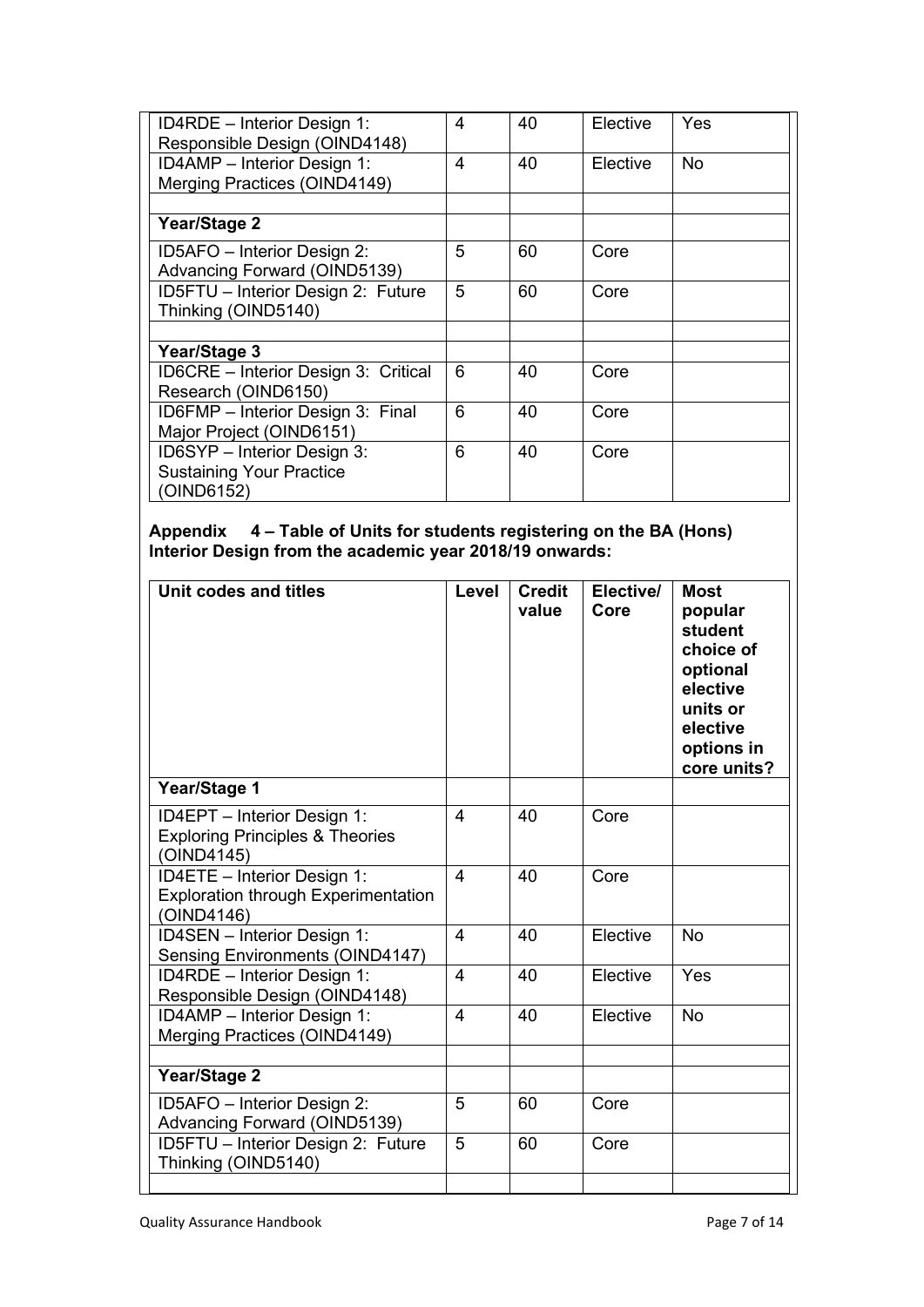| Year/Stage 3                         |   |    |      |  |
|--------------------------------------|---|----|------|--|
| ID6CRE - Interior Design 3: Critical | 6 | 40 | Core |  |
| Research (OIND6150)                  |   |    |      |  |
| ID6FMP - Interior Design 3: Final    | 6 | 40 | Core |  |
| Major Project (OIND6151)             |   |    |      |  |
| ID6SYP - Interior Design 3:          | 6 | 40 | Core |  |
| <b>Sustaining Your Practice</b>      |   |    |      |  |
| (OIND6152)                           |   |    |      |  |

### **Section B - Course Overview**

This unique interior design course places emphasis on the positive reshaping of attitudes and preconceptions of interior design. It is designed to foster ambition and creativity so that students can become spatial dreamers, architectural investigators and playful innovators of interiors.

It will encourage students to challenge and propose new and innovative occupation of spaces and will allow students the freedom to develop their own individual design identities, using digital and analogue software and techniques.

The course will encourage students to creatively explore and challenge the notion of space and how it is used. whilst gradually introducing them to the of space and how it is used, whilst gradually introducing technical, practical and professional skills of interior design. Students will question both the physical, and the invisible, to initiate rigorous methods of process led research and experimentation, as the foundation of imaginative and well realised design

This distance learning course presents exciting opportunities to explore and challenge the boundaries of existing methods of communication using traditional and emerging technologies.

The course will introduce students to the study of anthropological, environmental and societal spatial interactions within existing and future contexts of design. This will allow students to develop awareness of our relationship to interiors, in order to create significant and meaningful investigations.

Early units will provide the scaffolding for interior design principles, practical studies, theories and critical thinking, which are then gradually withdrawn to encourage a sense of independence and personal creative direction with the ultimate goal of developing confident and creative practitioners who are able to transform their dreams into designs.

Level 04 units will introduce students to the basic principles and theories of interior design and the built environment, through a series of creative exercises, evaluation, reflection and synthesis of ideas, practical output and contextual studies.

Students will learn by 'doing' and collect practical and problem-solving skills through research, model-making, drawing, self-reflection, and experimentation with materials. Students will be encouraged to develop their visual identity and start to forge their own design pathway based on personal interests. The level 04 options are designed to strengthen those interests, build on students' independent study skills and encourage a self-directed focus in interior design.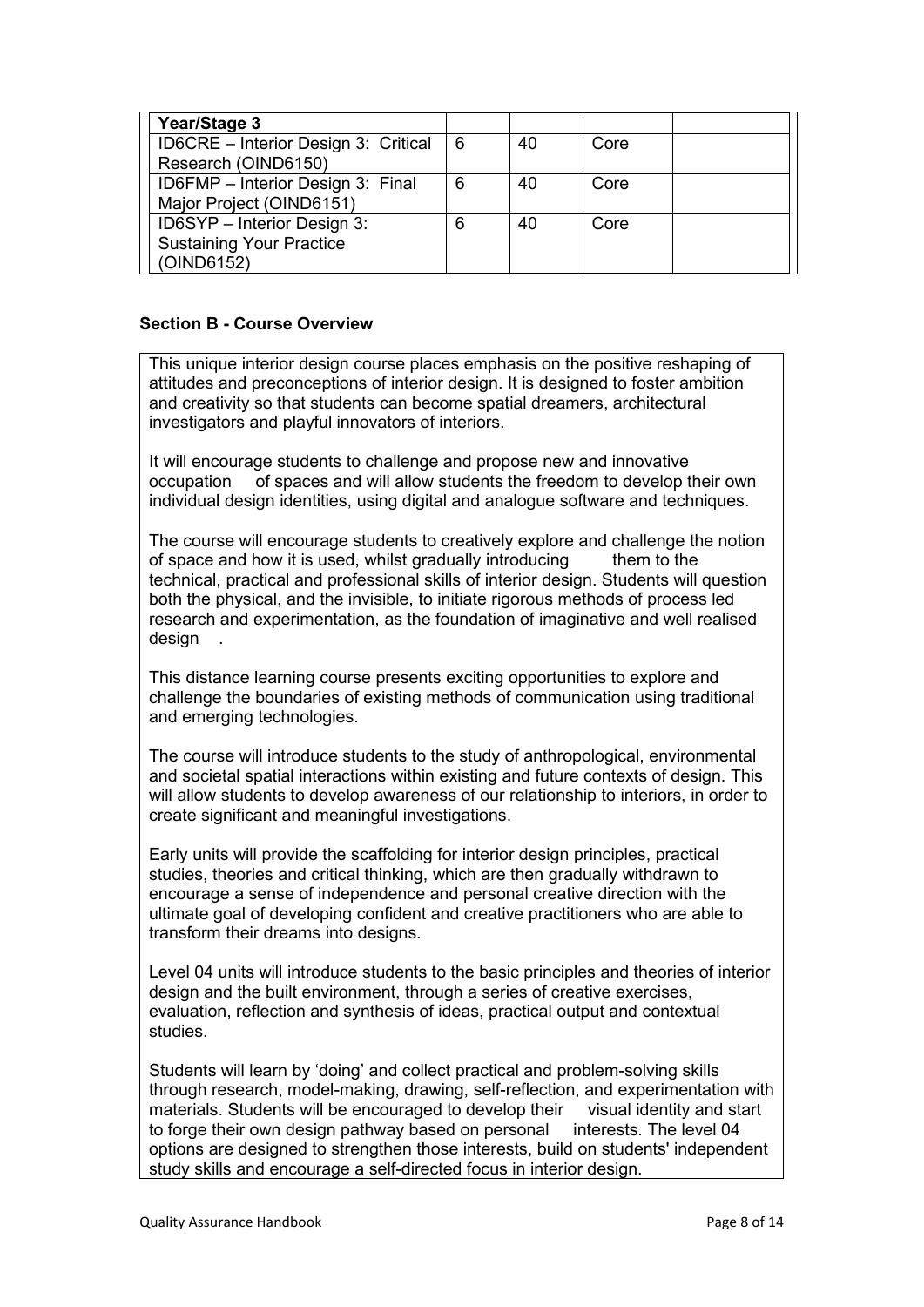Level 05 consists of three units that are designed to enhance the skills acquired in level 04. It will introduce students to professional conventions, and encourage deeper critical thinking and assessment, to assist them in furthering their own interests whilst advancing their practical and creative skills in interior design. The units will provide students with the opportunity to apply intermediate level skills, develop self-direction and project management through a negotiated brief.

Level 06 is a self-navigated programme and consists of three units, which are connected through intention, research and output. This final stage of the programme is designed to give students the opportunity to focus on a specific interest in interior design so that they can evidence their advanced level design skills, the ability to apply a mature level of criticality and demonstrate professionalism in interior design specialism in order to become an independent practitioner. The final level will have a greater emphasis on resolution, creativity, professionalism and evaluation.

### **Section C - Course Aims**

- 1. To widen access to education in interior design through open and flexible learning.
- 2. To provide an intellectually stimulating programme based on high quality study program and tutor support.
- 3. To develop students' creative capacities and their ability to synthesise, reflect, respond, apply and simulate findings.
- 4. To ensure that students develop a high-level ability in 2D & 3D skills, both analogue and digital media to successfully communicate designs that are professionally and academically recognised.
- 5. To develop students' critical understanding of the theoretical and conceptual issues central to the practice of interior design and the social, historical and cultural context in which it is practiced.
- 6. To foster high-level ethical and professional standards and an awareness of the responsibilities and developments surrounding interior design.
- 7. To develop autonomous learners capable of applying intellectual and practical skills in a chosen area of interior design appropriate to employment, further study or life-long learning.
- 8. To provide an environment in which the student has the possibility of changing their view of the world and their interaction with it both visually and intellectually.

## **Section D - Course Outcomes**

Upon successful completion of the course students are able to:

Knowledge & Understanding

- 1. Demonstrate proficiency in a comprehensive range of 2d and 3d design and technical skills (digital and analogue).
- 2. Have detailed knowledge of spatial design strategies and the ability to critique, reflect and contextualise the strategies of application.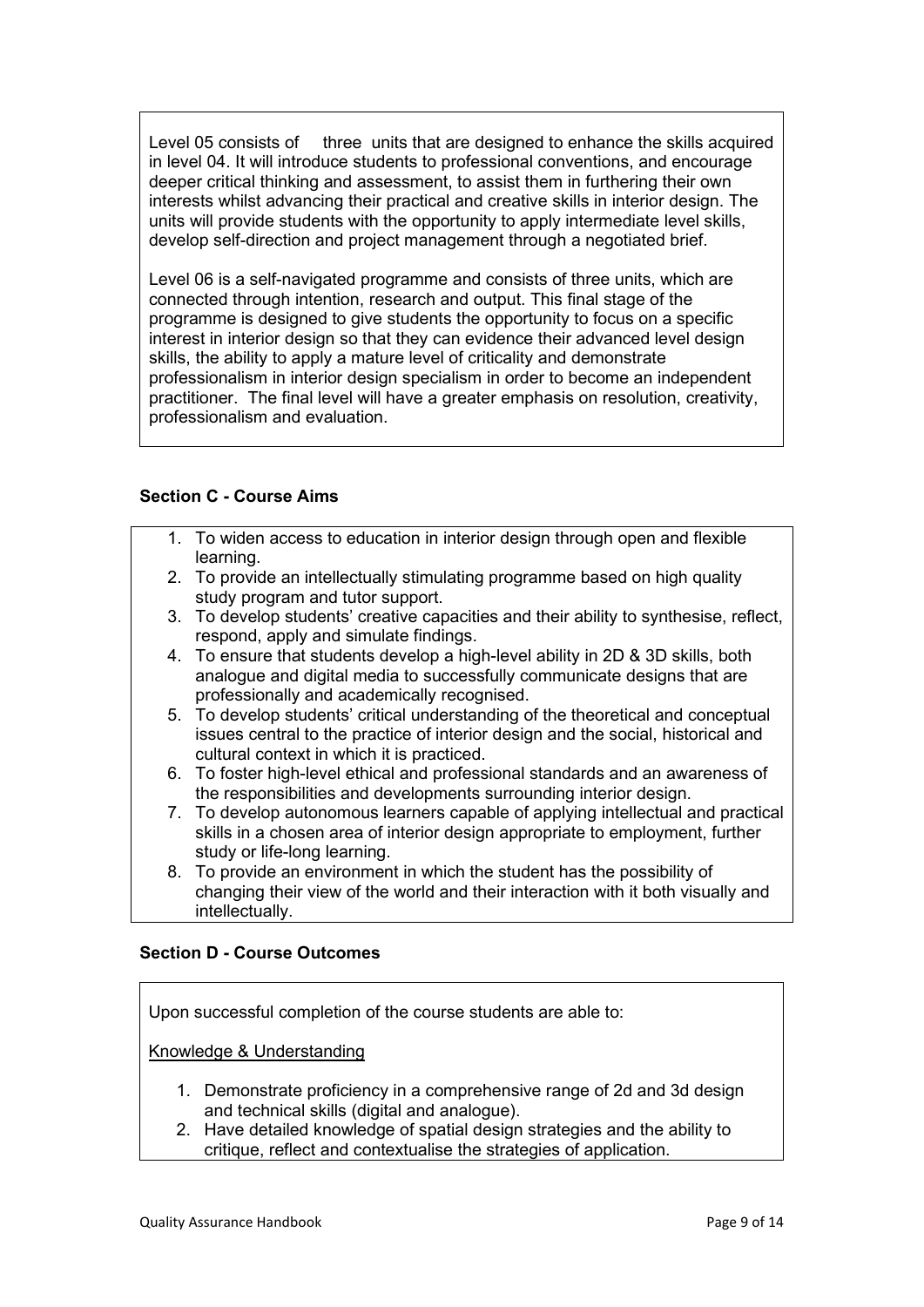- 3. Demonstrate an awareness of the wider social and cultural contexts that influence and shape interior design and how we use space.
- 4. Critically and objectively evaluate own work (and the work of others)

## **Application**

- 1. Demonstrate a breadth of inventiveness, ideas generation and techniques in the creation of interior designs, exploring and realising a range of different cultural, social and environmental issues.
- 2. Produce convincing and challenging interior designs that communicate your intention, demonstrating a high level of visual and technical accomplishment whilst adhering to interior design conventions.
- 3. Transform abstract concepts and ideas into rich narratives and integrate them using deep critical research and contextualisation to realise interior designs.
- 4. Articulate own personal voice and evidence a developed and purposeful visual identity.
- 5. Engage in appropriate professional practices such as marketing, selfpresentation and negotiation skills.
- 6. Operate in professional contexts that are relevant to your practice, requiring the application of specific interpersonal, professional and business skills within an ethical framework

## **Section E - Learning, Teaching and Assessment**

### Learning and Teaching Strategy

The Open College of the Arts (OCA) strategic vision is "to be at the forefront of student-led creative arts education through open, enhanced, & supported distance learning, for an evolving society". OCA is a non-profit educational charity, whose purpose is to widen participation in arts education through open flexible distance and online learning.

OCA uses a learning design process to consider the content, activities, and support needed to deliver course aims This flexible approach recognises and supports a diverse range of student experiences, ambitions, and needs. In line with OCA's core values, it also considers how to encourage more open, empowering, engaging, social, sustainable and evolving approaches to learning, teaching, and assessment.

As distance learners, students will need to work independently and to develop appropriate research and study skills. An induction programme and 'Getting Started' introductions are in place to support students to do this, and to help establish relationships with peers and tutors. Ongoing study skills support is available through #weareoca, OCA's blog content, and other cross-curriculum study skills resources.

OCA's virtual learning environment, OCA Learn, provides a platform for content, activities, and support for each unit. A dedicated Degree Space is in place to foster course wide dialogue and peer support through forum activities and shared resources. OCA has a responsibility to ensure all learning environments, content, and communication are as accessible as possible for individuals who have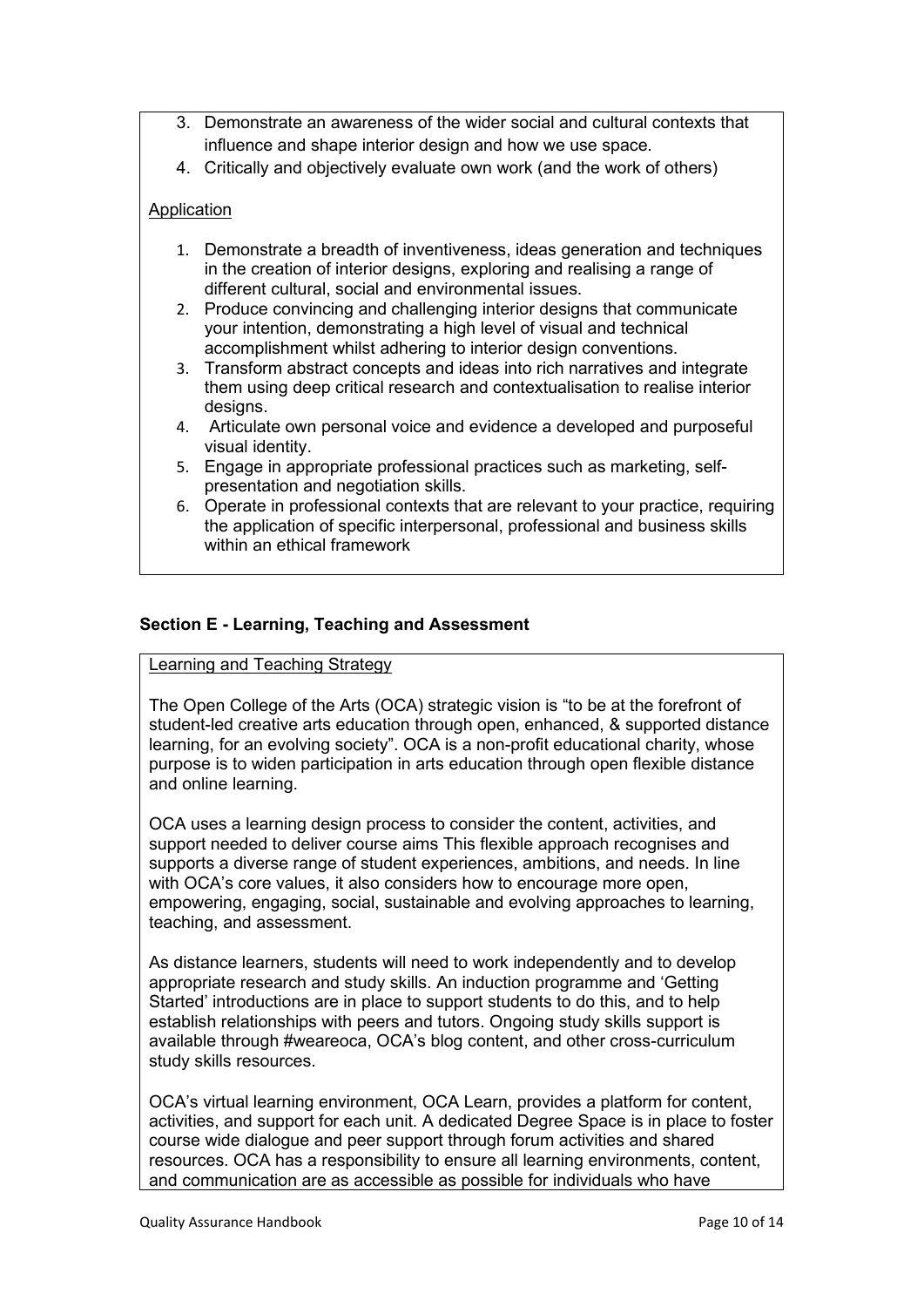sensory, cognitive, neurological, physical, or other disabilities, and to provide an inclusive learning environment that acknowledges the diversity of our students' experiences. OCA's Student Engagement Strategy places a key focus on accessibility, with provision for designing learning materials with enhanced operability for mobile devices, which conform to all appropriate accessibility standards.

Course content is delivered through a range of learning materials, including written, video, and interactive media. These materials provide introductions and framing of subject related content, technical guidance, case studies, and other appropriate information. Materials are primarily accessed through OCA Learn, as well as #weareoca, which provides opportunities for current tutor and student-led content and debate.

Accompanying activities, such as exercises, research tasks, and assignments, encourage students to work independently and flexibly by selecting, testing, and interpreting relevant research, and applying understanding of critical thinking and creativity. Through these activities, students will begin to identify, develop and manage their own projects and document their progress through a learning log, or similar format. Learning logs are provided through OCA Spaces.

Students are expected to have a basic grasp of any software required for their course and to learn more complex usage as necessary as they progress. OCA provides students with G Drive online storage which includes word processing, presentation, drawing, and mind mapping tools. While OCA does not provide a help desk service to students for software, learning activities provide structured context for software learning at staged points throughout the course, and forums provide opportunities for peer support.

Learning is supported by tutors who provide timely, well-grounded and constructive formative feedback that aims to stretch and challenge learners at staged points within the unit. In parallel, tutor and student-led learning takes place through online group work. Group work offers opportunities to discuss and shape ideas, and share and support approaches to learning within video, webinar, study events, and/or forum activities and support. Critically reflecting on work through self-evaluation provides a valuable way for students to observe and learn from peers, to develop increasingly professional personal and graduate skills, and to develop a deepening recognition of subject boundaries. Students are encouraged to do this through their learning log, reflective assessment presentations, and by reflecting on formative feedback.

Student Services provide study planning and pastoral support for any student who requests it. This is available personally via telephone, online, or within student forums, or more generally through additional resources, signposted through OCA Learn and/or #weareoca.

Students will engage with a range of academic literature throughout the course, supported through library access and seminars. Essential and recommended reading lists have been selected for their academic currency, and from authors and practitioners across a range of viewpoints, ethnicities, identities, and cultures. All reading lists can be accessed through the digital library services and eBooks. Additional online texts and journals are also available via UCA's online library. Students are supported through OCA's Link Librarian via OCA Learn and #weareoca content and debate.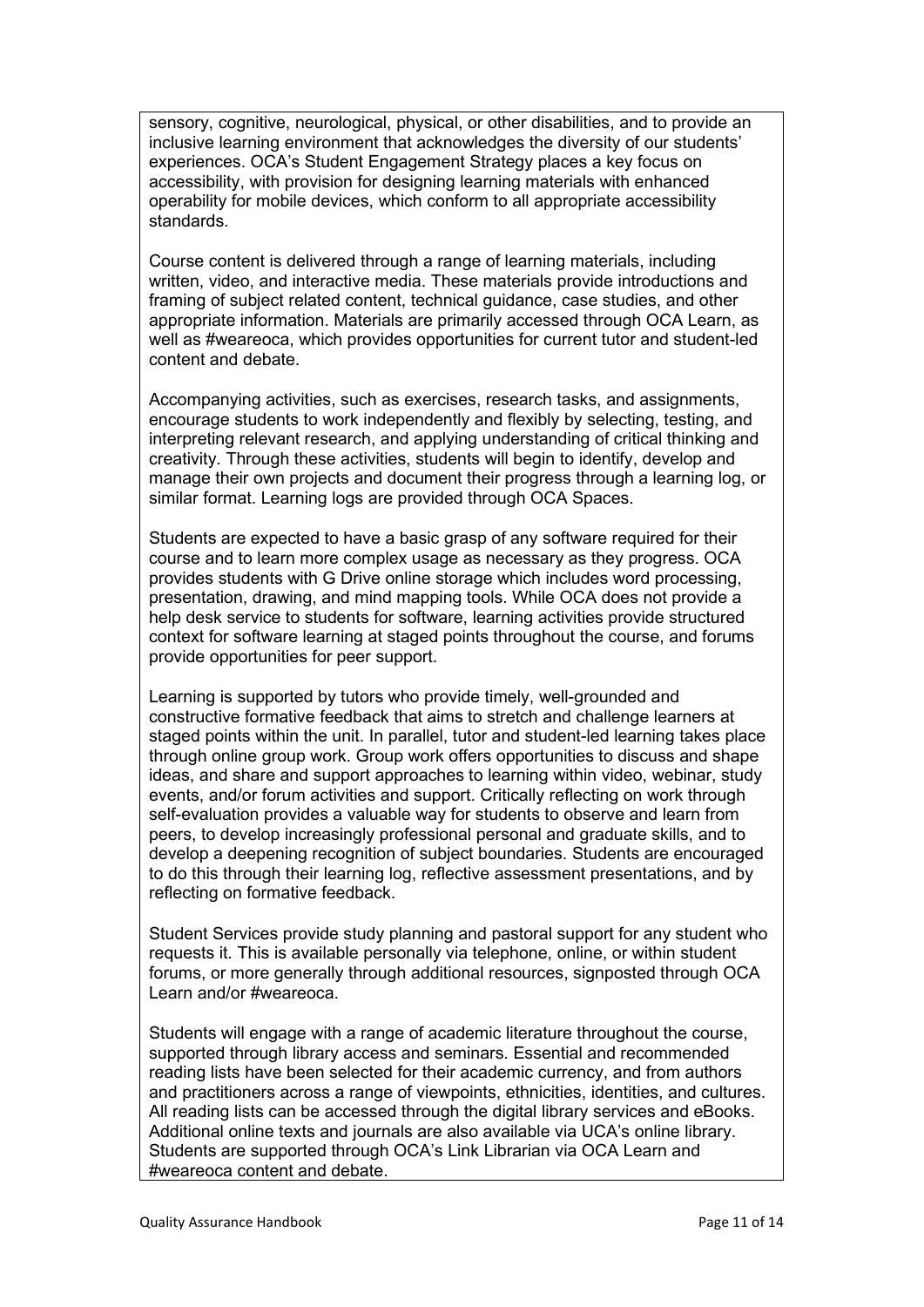As students progress, their research will become more self-directed. Independent research and projects will be undertaken alongside a consideration of any ethical issues. Guidance, resources, and support for any external and/or collaborative projects are available through the Enterprise Hub and in discussion with tutors.

In addition to OCA's core support, OCA's Student Association (OCASA) provides opportunities for students to physically engage with cross-curriculum Study Events, asynchronous Virtual Study Events, or to become involved in wider student discussions or other events.

#### Assessment Strategy

OCA's assessment strategy is based on an assessment for learning model which emphasises assessment *for* learning rather than assessment *of* learning. Therefore, assessment is seen as an integrated and meaningful part of the learning journey. Assessment outcomes encourage learners to critically reflect on their progress and to articulate ideas and outcomes effectively through appropriate presentation formats.

Assessment criteria focus on the extent to which knowledge of relevant concepts, practices, theories, and contexts are demonstrated, the level of understanding demonstrated through the testing and application of knowledge, and the degree to which knowledge and understanding are demonstrated through the application of technical, communication, personal, transferable, and graduate skills. To help articulate these, assessment criteria are presented at each level through a set of range statements.

Summative assessment can take place online or at a physical assessment event. Students will submit work in line with course assessment guidelines, and will be assessed through group marking overseen by the Programme Leader. Quality assurance is provided through moderation of marks, internal verification of the assessment process, parity checks to ensure grades are consistent across OCA, plagiarism checks, and scrutiny by External Examiners. Students will be provided with summative marks and feedback at the end of each unit.

### Costs of additional materials/resources

### Software and digital equipment

As part of some units, students are required to use specialist applications. Students are responsible for sourcing and, where necessary, purchasing any additional software specified. Where possible, open or freeware equivalents will be discussed alongside industry standard options. Students are eligible for any student discounts on computer equipment and software.

#### Materials and resources

Students are responsible for sourcing and purchasing the materials, resources, and any additional equipment used in the production of their work. These costs will differ from student to student, depending on each student's area of focus.

#### Transportation of work

Students are responsible for any postage costs of work to/from tutors or OCA for formative feedback and/or assessment. OCA will charge students for any excess postage payable on work submitted for formal assessment which exceeds the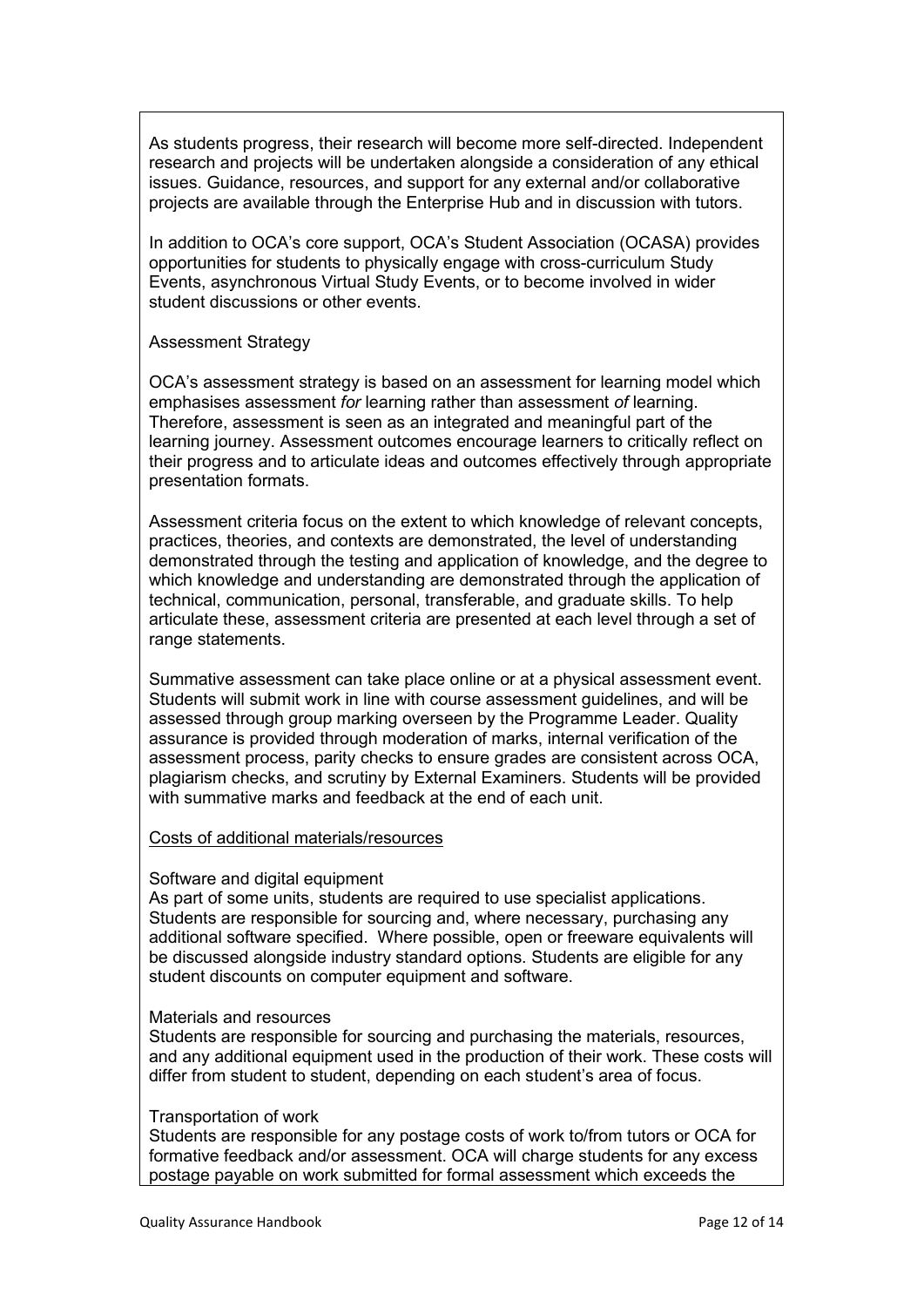maximum permitted weight. Alternatively, students can submit work digitally for free.

Learner Support Scheme

In line with OCA's Access and Participation Plan, the College continues to invest in schemes to improve engagement into creative arts from those from low socioeconomic backgrounds through a bursary fund.

For further details on your specific course costs, please visit [www.oca.ac.uk](http://www.oca.ac.uk/)

## **Section F - Employability**

OCA recognises that its current student body holds a broad range of employment and enterprise aspirations. Many students have established careers, see their studies as a change in direction, and for an increasing number of younger students, as a first step into a creative career. As distance learners, OCA students are located across the UK and internationally and consequently have differing levels of resources and opportunity. In order to provide meaningful and consistent educational experiences and outcomes for all of these students, OCA encourages students to interpret the concept of 'enterprise' in ways that are personally relevant to their particular aspirations, social contexts, and locations.

As a charity, OCA supports a curriculum that has a positive impact upon people's lives and society as a whole, and encourages engagement with enterprise that has a clear societal impact. This means undertaking external projects that can have a wider social benefit, and developing practices that are socially aware and environmentally sustainable.

To encourage this, learning materials and activities provides a framework for students to begin to define, establish and sustain their practices at a variety of scales and ambitions, and encourage students to think about freelance, employment, social enterprises, or entrepreneurship outcomes. A focus on research and ethics helps to frame these activities within wider social contexts. Students are also encouraged to undertake collaborative projects with other students, and to work on competition briefs or other external opportunities.

A key benefit of distance learning is in allowing self-sustaining ways of developing a creative practice to build over time, and by balancing study/work/life commitments. Students can establish studio spaces and build resources throughout their studies, to feel prepared and equipped at the end of their course. Therefore, enterprise related themes are embedded through the course to encourage this sustainable approach.

An Enterprise Hub will provide a central online resource to support self-directed student activities. The Hub will provide guidance and resources on key enterprise themes, such as establishing and undertaking external projects/work-related learning, working collaboratively, establishing business or enterprise opportunities such as external exhibitions, business plans, or social enterprises, and connecting to appropriate professional networks.